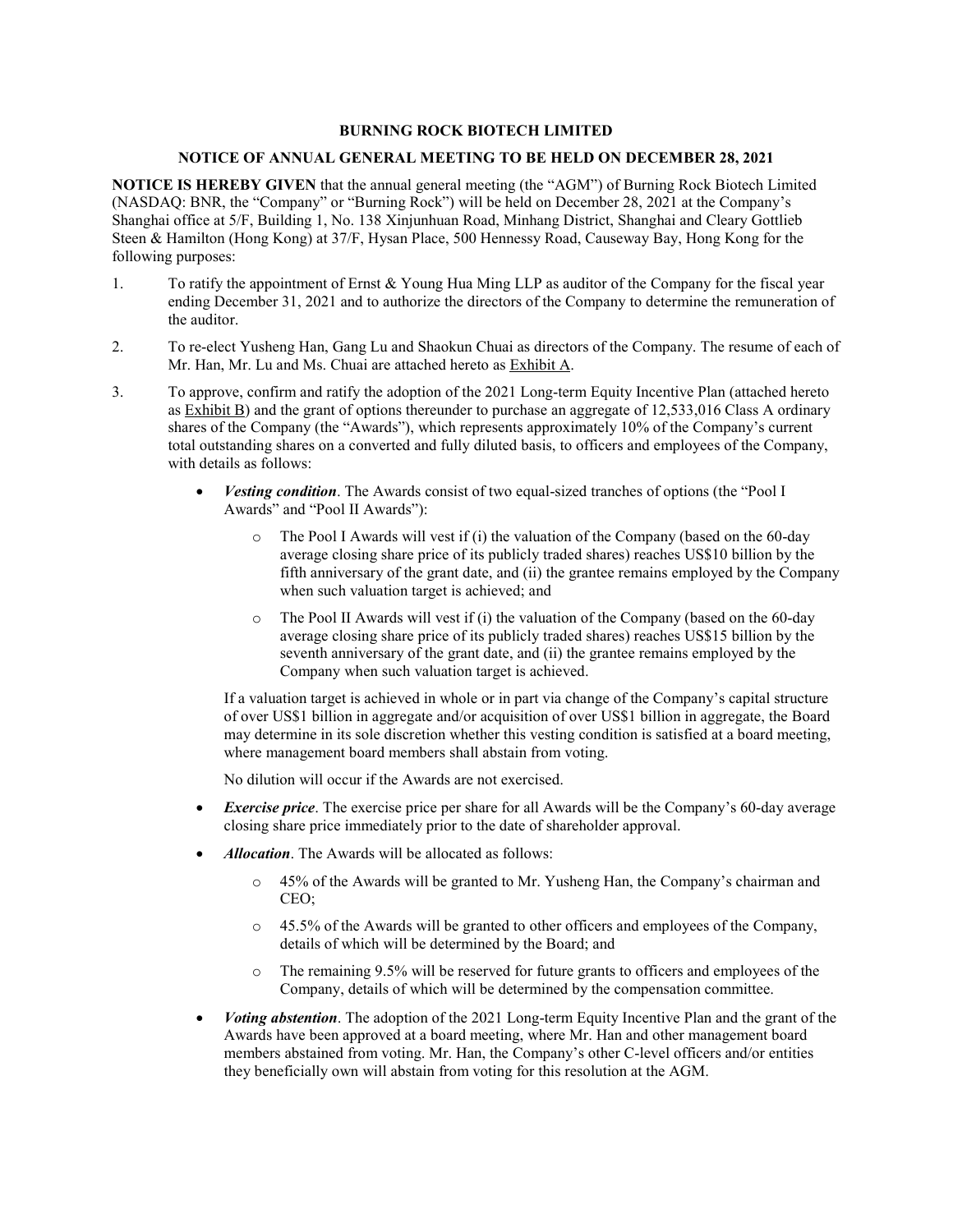Please note the Company is actively exploring and may continue to explore fund raising opportunities such as equity financing, as well as share repurchase transactions. Such transactions, if materialized, may have a positive impact on the Company's stock price.

4. To authorize each of the directors of the Company to take any and all action that might be necessary to effect the foregoing resolutions as such director, in his or her absolute discretion, thinks fit.

#### **ORDINARY SHARES RECORD DATE AND ADS RECORD DATE**

The board of directors of the Company has fixed the close of business on November 17, 2021 (New York time) as the record date for determining the shareholders entitled to receive notice of the annual general meeting or any adjournment or postponement thereof. Holders of record of the Company's Class A ordinary shares or Class B ordinary shares, each with a par value of US\$0.0002 per share, at the close of business on the record date will be entitled to attend the annual general meeting in either venue and any adjournment or postponement thereof in person.

Holders of record of American Depositary Shares (the "ADSs") as of the close of business on November 17, 2021 (New York time) (the "ADS Record Date") who wish to exercise their voting rights for the underlying Class A ordinary shares must give voting instructions to Citibank, N.A., the depositary of the ADSs.

#### **ATTENDING THE AGM**

Only holders of record of Class A ordinary shares or Class B ordinary shares as of the record date are entitled to attend and vote at the AGM. Please note that holders of ADSs are not entitled to attend the AGM. Any ADS holder who appears at the venue of the AGM will not be allowed to attend the AGM.

Any holder of Class A ordinary shares or Class B ordinary shares and any duly appointed proxy or corporate representative of a holder of ordinary shares, or any other person claiming a right to attend the AGM, must be, and must appear to be healthy to attend the AGM both at the point of entry and throughout the proceedings of the meeting. Any person who is not in such condition at all relevant times, or who does not comply with any precautionary measures being implemented, in each case in the reasonable view of any officer or agent of the Company, may be refused entry to the AGM, or may be instructed to leave the AGM at any time. All officers and agents of the Company reserve the right to refuse any person entry to the AGM, or to instruct any person to leave the AGM, where such officer or agent reasonably considers that such refusal or instruction is or may be required for the Company to be able to comply with applicable laws and regulations. The exercise of such right to refuse entry or instruct to leave shall not invalidate the proceedings at the AGM.

#### **PROXY FORMS AND ADS VOTING**

If you are a holder of our Class A ordinary shares or Class B ordinary shares on the Record Date, you are cordially invited to attend the annual general meeting in person. Your vote is important. If you cannot attend the annual general meeting in person, you are urged to complete, sign, date and return the accompanying form of proxy by mail to 5/F, Building 1, No. 138 Xinjunhuan Road, Minhang District, Shanghai, Attention: Michelle Zhou, Director of Corporate Finance, by email to [michelle.zhou@brbiotech.com](mailto:michelle.zhou@brbiotech.com) as soon as possible and in any event no later than 10:00 a.m. December 21, 2021 (New York time).

If you are a registered holder of our ADSs as at the Record Date, the depositary, CITIBANK, N.A., (the "Depositary") will forward to you the information of our annual general meeting and ask you to provide your voting instructions with respect to the shares represented by your ADSs. Holders of our ADSs who wish to exercise their voting rights for the underlying shares must act through the Depositary. For your voting instructions to be valid, you must comply with the instructions provided by or on behalf of the Depositary, and the Depositary must receive your voting instructions in the manner and on or before the date specified (the "ADS Voting Instructions Deadline"). Voting at any meeting of shareholders is by show of hands unless a poll is demanded. In the event voting takes place at a shareholders' meeting by show of hands, the Depositary will instruct CITIBANK N.A.— HONG KONG (the "Custodian") to vote all shares in accordance with the voting instructions received from a majority of holders of ADSs who provided voting instructions. In the event voting takes place at a shareholders' meeting by poll, the Depositary will instruct the Custodian to vote the shares in accordance with the voting instructions received from the holders of ADSs. The Depositary will only vote or attempt to vote as you instruct and as further described below.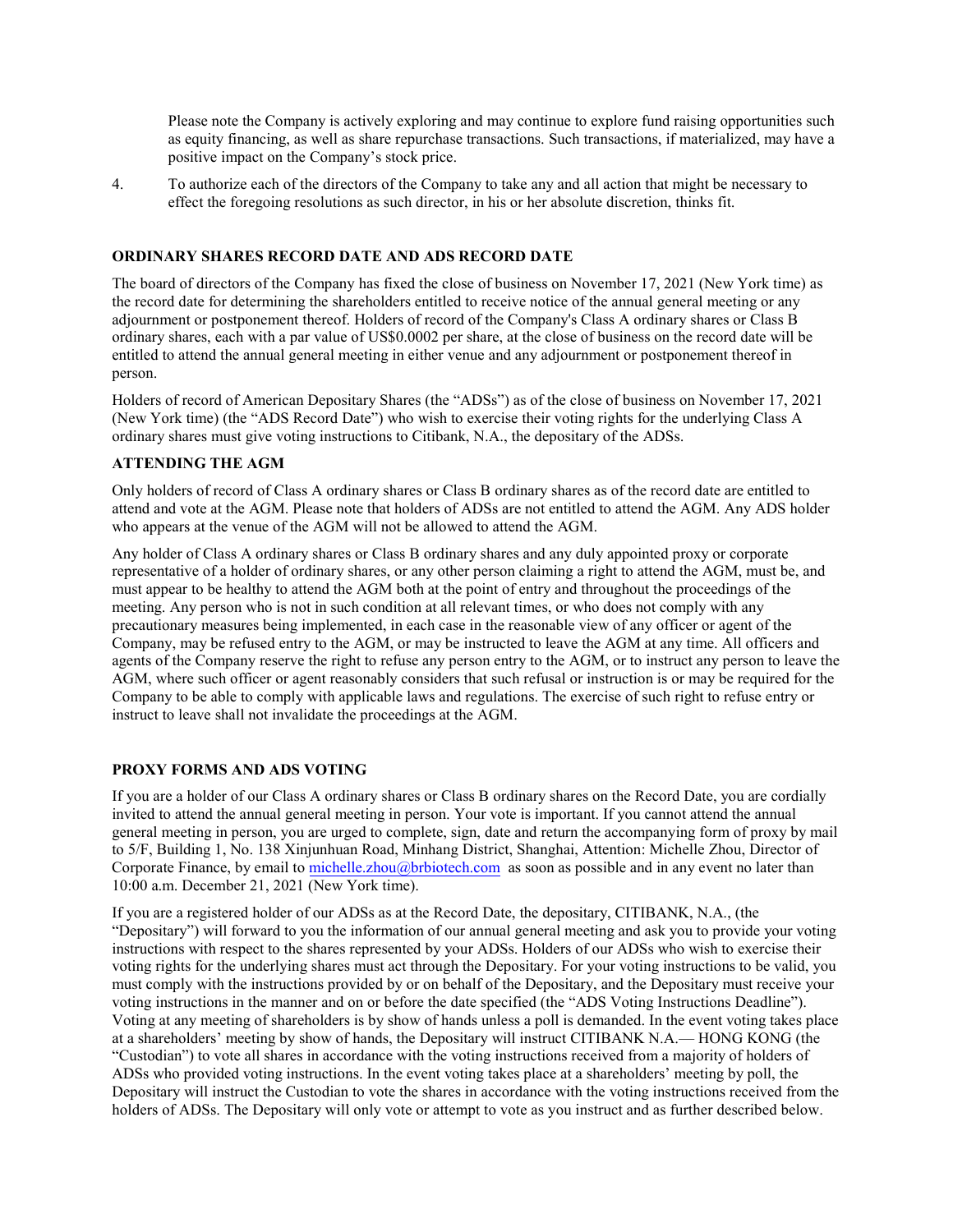Please note that if the Depositary does not receive instructions from a holder as of the Record Date on or before the ADS Voting Instructions Deadline and voting is by poll, such holder shall be deemed, and the Depositary shall deem such holder, to have instructed the Depositary to give a discretionary proxy to a person designated by the Company to vote the shares, provided, however, that no such discretionary proxy shall be given by the Depositary with respect to any matter to be voted upon as to which the Company informs the Depositary that (A) the Company does not wish such proxy to be given, (B) substantial opposition exists, or (C) the rights of holders of shares may be adversely affected. The Depositary will not itself exercise any voting discretion. Furthermore, neither the Depositary nor its agents are responsible for any failure to carry out any voting instructions, for the manner in which any vote is cast or for the effect of any vote.

#### BY ORDER OF THE BOARD OF DIRECTORS

/s/ Yusheng Han

Yusheng Han Chairman of the Board of Directors

Date: November 16, 2021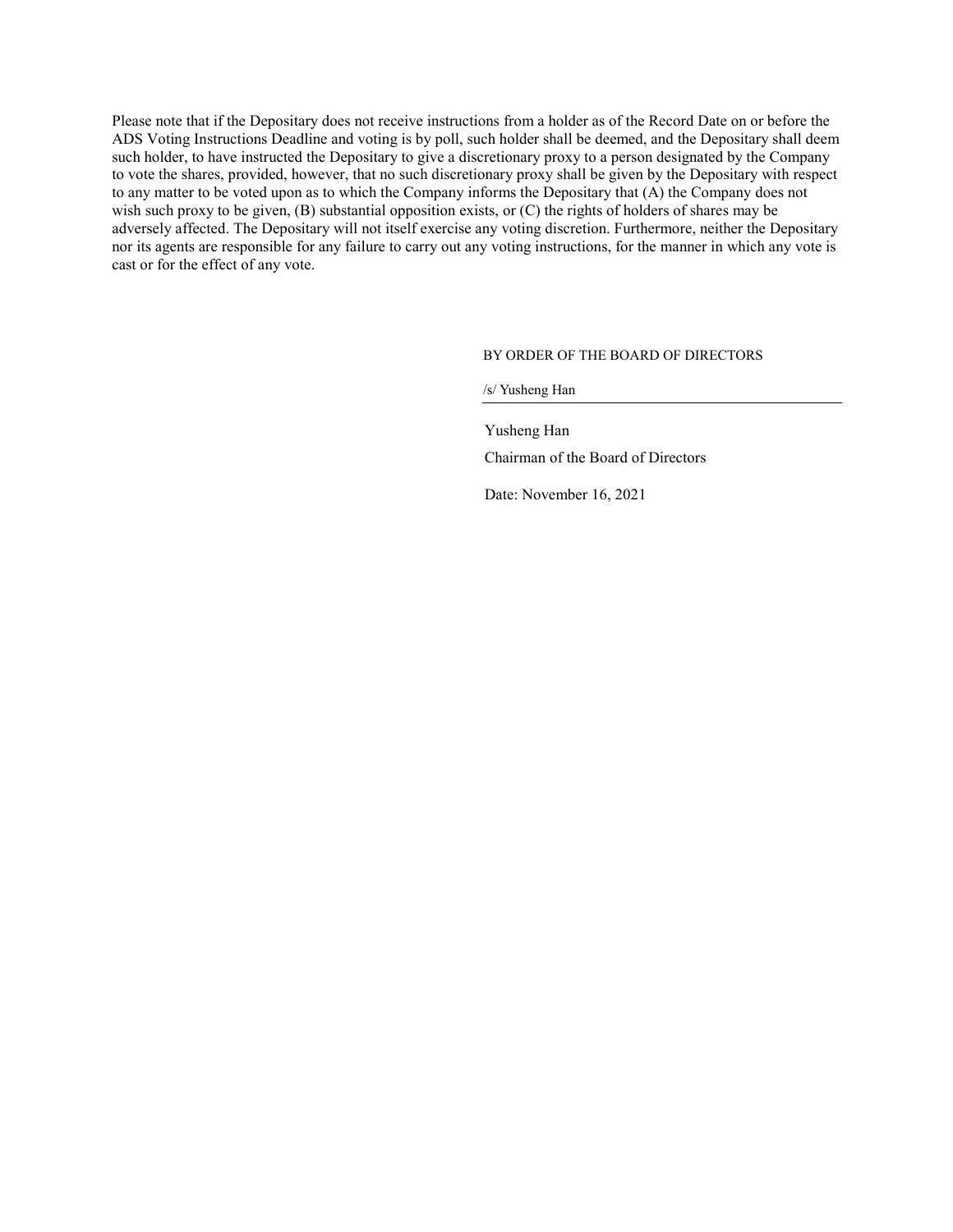#### **Exhibit A**

#### **Resume of Candidates for Directors**

*Mr. Yusheng Han* is our founder, chairman of the board of directors and chief executive officer. Mr. Han has 16 year of experience in life science. From June 2011 to November 2013, he was an associate in Northern Light Venture Capital where he focused on investment in the healthcare industry and helped the firm invest in successful companies. From July 2005 to May 2009, Mr. Han worked at BioTek Instruments, Inc. as its general manager in China. During his term with BioTek Instruments China, he built and led teams across marketing, sales and post-sale. From September 2003 to May 2005, he served as the product specialist of Gene Company Limited. Mr. Han received a bachelor's degree in biochemistry from Jilin University in July 2000, and a master's degree in cell biology in Peking Union Medical College in June 2003. He obtained a Master of Business Administration degree from Columbia Business School in May 2011.

*Mr. Gang Lu* has served as our director since June 2014. In 2009, Mr. Lu joined Legend Star, a venture capital headquartered in Beijing, and he is now a partner of Legend Star and leads investment in healthcare, specialized in the fields of innovative medicine, biological and genetic technology, and innovative medical service. Mr. Lu holds a bachelor's degree in electromagnetic engineering from Xidian University and a Master of Business Administration degree from Tsinghua University.

*Dr. Shaokun (Shannon) Chuai* has served as our director since August 2016. Dr. Chuai joined us as chief technology officer in May 2014 and she was appointed the chief operating officer in March 2016. Prior to joining us, she worked at China Novartis Institutes for BioMedical Research (CNIBR), responsible for the bioinformatics and translational research platform, and Novartis Oncology as the principal statistician for phase III clinical trials of targeted drugs. From June 2003 to June 2005, she worked at Memorial Sloan-Kettering Cancer Center as research statistician, responsible for omics data mining and clinical trial design. Dr. Chuai holds a bachelor's degree from Nankai University, a master's degree in statistics and applied mathematics from Texas A&M University, and a Ph.D. degree in biostatistics from the University of Pennsylvania.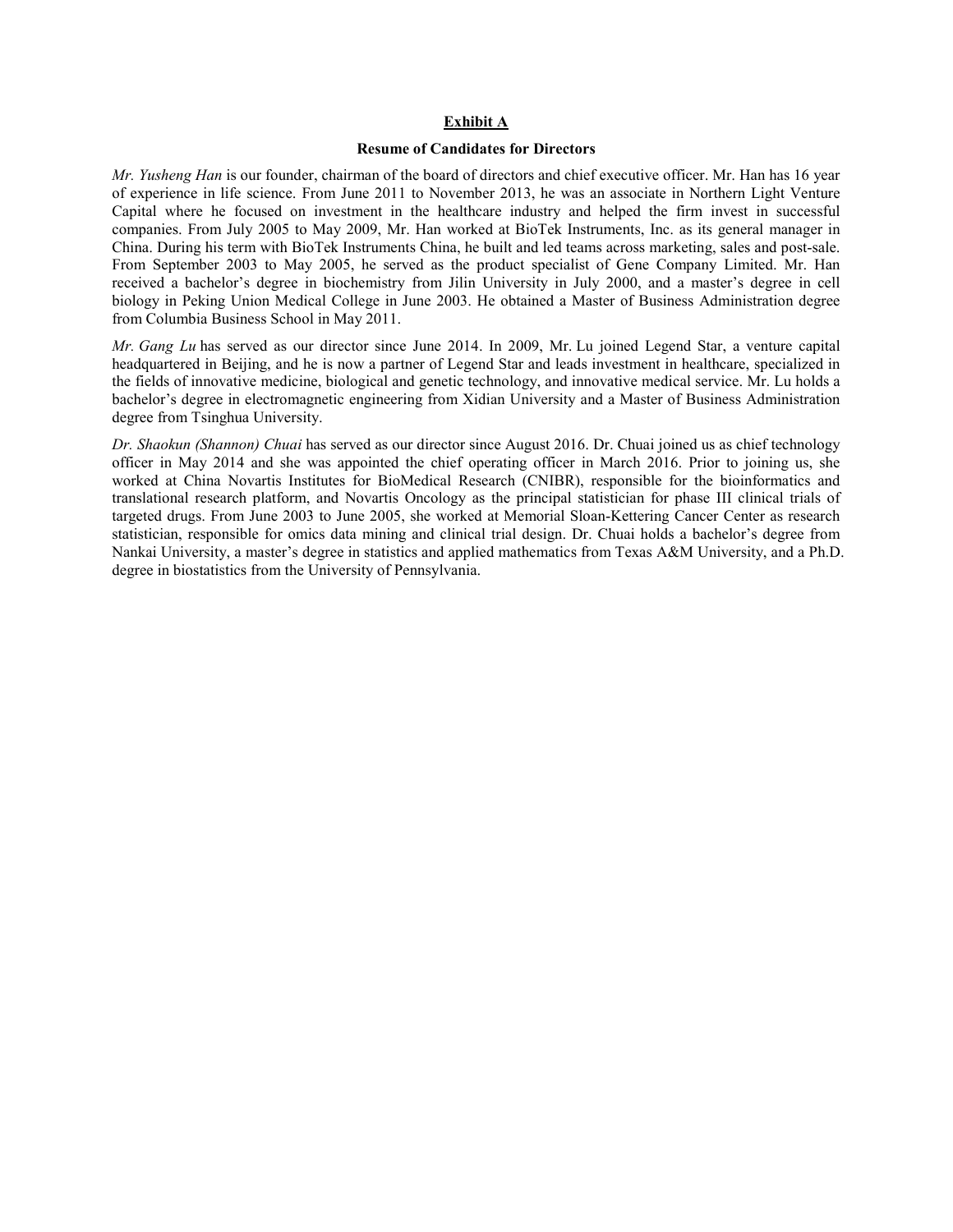# **Exhibit B**

**Burning Rock Biotech Limited 2021 Long-term Equity Incentive Plan**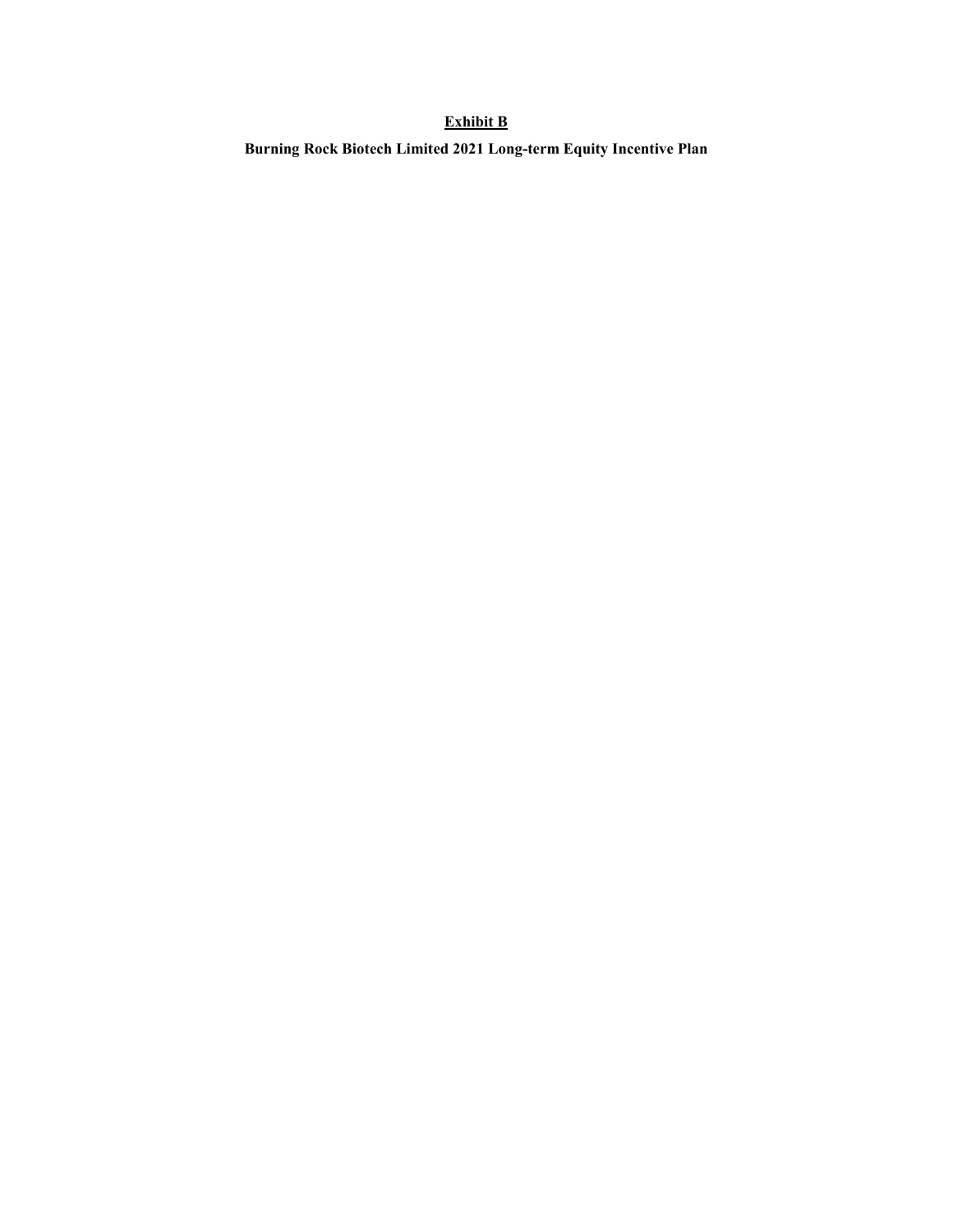# **BURNING ROCK BIOTECH LIMITED 2021 LONG-TERM EQUITY INCENTIVE PLAN**

# 1. **Purpose of the Plan**

The purpose of this Burning Rock Biotech Limited 2021 Long-Term Equity Incentive Plan (the "Plan") is to aid the Company and its Affiliates in recruiting and retaining key employees or directors of outstanding ability and to motivate such employees or directors to exert their best efforts on behalf of the Company and its Affiliates by providing incentives through the granting of Awards. The Company expects that it will benefit from the added interest which such key employees or directors will have in the welfare of the Company as a result of their proprietary interest in the Company's success.

## 2. **Definitions**

The following capitalized terms used in the Plan have the respective meanings set forth in this Section:

- (a) **Applicable Laws**: All laws, statutes, regulations, ordinances, rules or governmental requirements that are applicable to this Plan or any Award granted pursuant to this Plan, including but not limited to applicable laws of the People's Republic of China, the United States and the Cayman Islands, and the rules and requirements of any applicable national securities exchange.
- (b) **Act**: The U.S. Securities Exchange Act of 1934, as amended, or any successor thereto.
- (c) **Affiliate**: With respect to the Company, any entity directly or indirectly controlling, controlled by, or under common control with, the Company or any other entity designated by the Board in which the Company or an Affiliate has an interest.
- (d) **Award**: An Option award granted to a Participant pursuant to the Plan.
- (e) **Beneficial Owner**: A "beneficial owner", as such term is defined in Rule 13d-3 under the Act (or any successor rule thereto).
- (f) **Board**: The board of directors of the Company.
- (g) **Change of Control**: The occurrence of any of the following events:

(i) the sale or disposition, in one or a series of related transactions, of all or substantially all, of the assets of the Company to any "person" or "group" (as such terms are defined in Sections  $13(d)(3)$  or  $14(d)(2)$  of the Act) other than the Permitted Holders;

(ii) any person or group, other than the Permitted Holders, is or becomes the Beneficial Owner (except that a person shall be deemed to have "beneficial ownership" of all shares that any such person has the right to acquire, whether such right is exercisable immediately or only after the passage of time), directly or indirectly, of more than 50% of the total outstanding shares of the Company (or any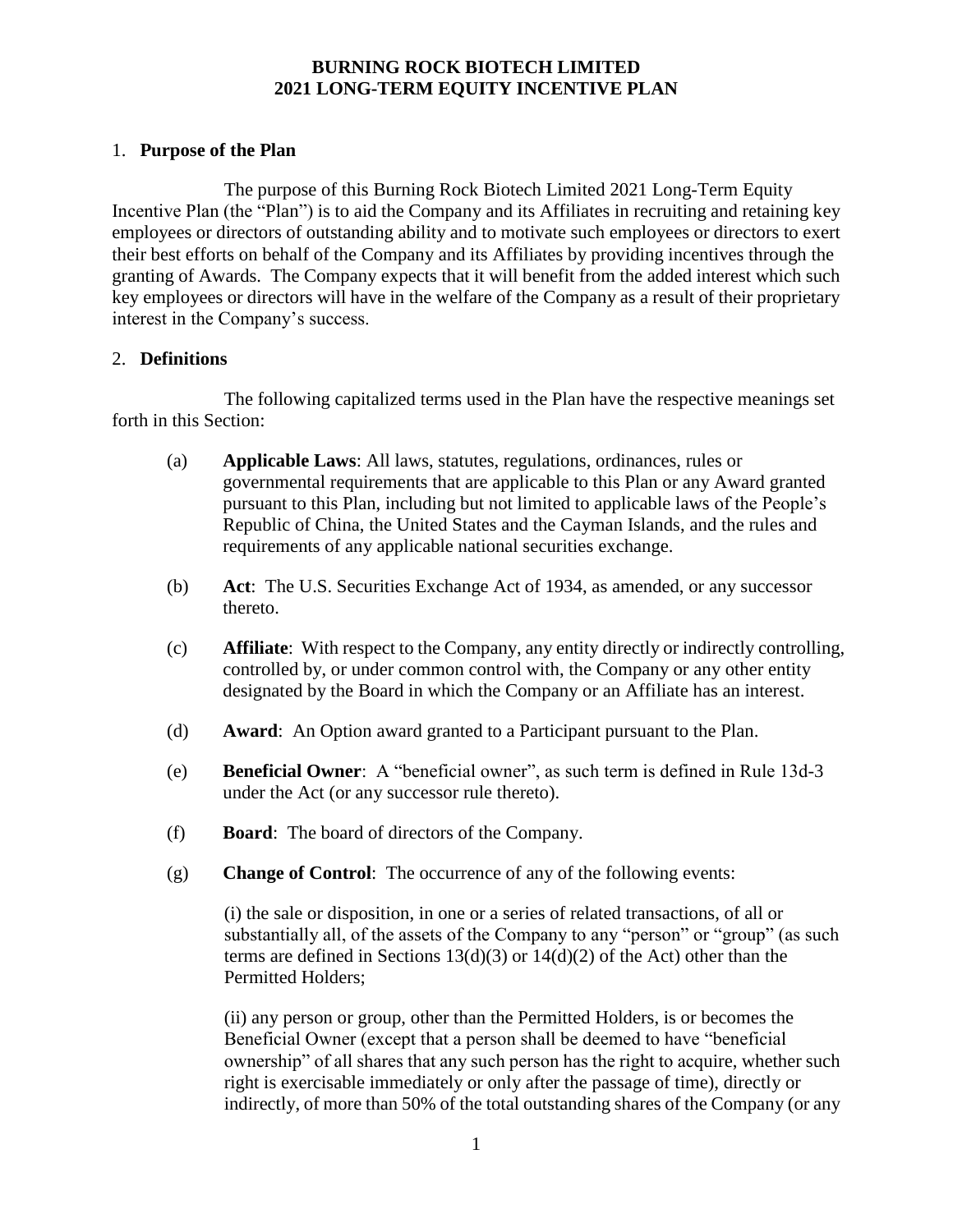entity which controls the Company), including by way of merger, consolidation, tender or exchange offer or otherwise; or

(iii) during any period of two consecutive years, individuals who at the beginning of such period constituted the Board (together with any new directors whose election by such Board or whose nomination for election by the shareholders of the Company was approved by a vote of a majority of the directors of the Company, then still in office, who were either directors at the beginning of such period or whose election or nomination for election was previously so approved) cease for any reason to constitute a majority of the Board, then in office.

- (h) **Code**: The U.S. Internal Revenue Code of 1986, as amended, or any successor thereto.
- (i) **Committee**: The compensation committee of the Board.
- (j) **Company**: Burning Rock Biotech Limited, a company incorporated under the laws of the Cayman Islands.
- (k) **Disability**: Inability of a Participant to perform in all material respects his duties and responsibilities to the Company, or any Subsidiary of the Company, by reason of a severe physical or mental disability or infirmity which inability is reasonably expected to be permanent and has continued (i) for a period of not less than 90 consecutive days or (ii) such shorter period as the Committee may reasonably determine in good faith. The Disability determination shall be in the sole discretion of the Committee and a Participant (or his representative) shall furnish the Committee with medical evidence documenting the Participant's disability or infirmity which is satisfactory to the Committee.
- (l) **Effective Date**: The date the Plan is approved at a shareholders' general meeting.
- (m) **Employment**: The term "Employment" as used herein shall be deemed to refer to (i) a Participant's employment if the Participant is an employee of the Company or any of its Affiliates, and (ii) a Participant's services as an non-employee director, if the Participant is a non-employee member of the Board.
- (n) **Fair Market Value**: On a given date, (i) if there should be a public market for the Shares on such date, the closing price of the Shares as reported on such date on the principal national securities exchange on which such Shares are listed or admitted to trading, or (ii) if there should not be a public market for the Shares on such date, the Fair Market Value shall be the value established by the Committee in good faith.
- (o) **ISO**: An Option that is also an incentive share option granted pursuant to Section 6(e) of the Plan.
- (p) **Option**: A share option granted pursuant to Section 6 of the Plan.
- (q) **Participant**: An employee or director who is selected by the Committee to participate in the Plan.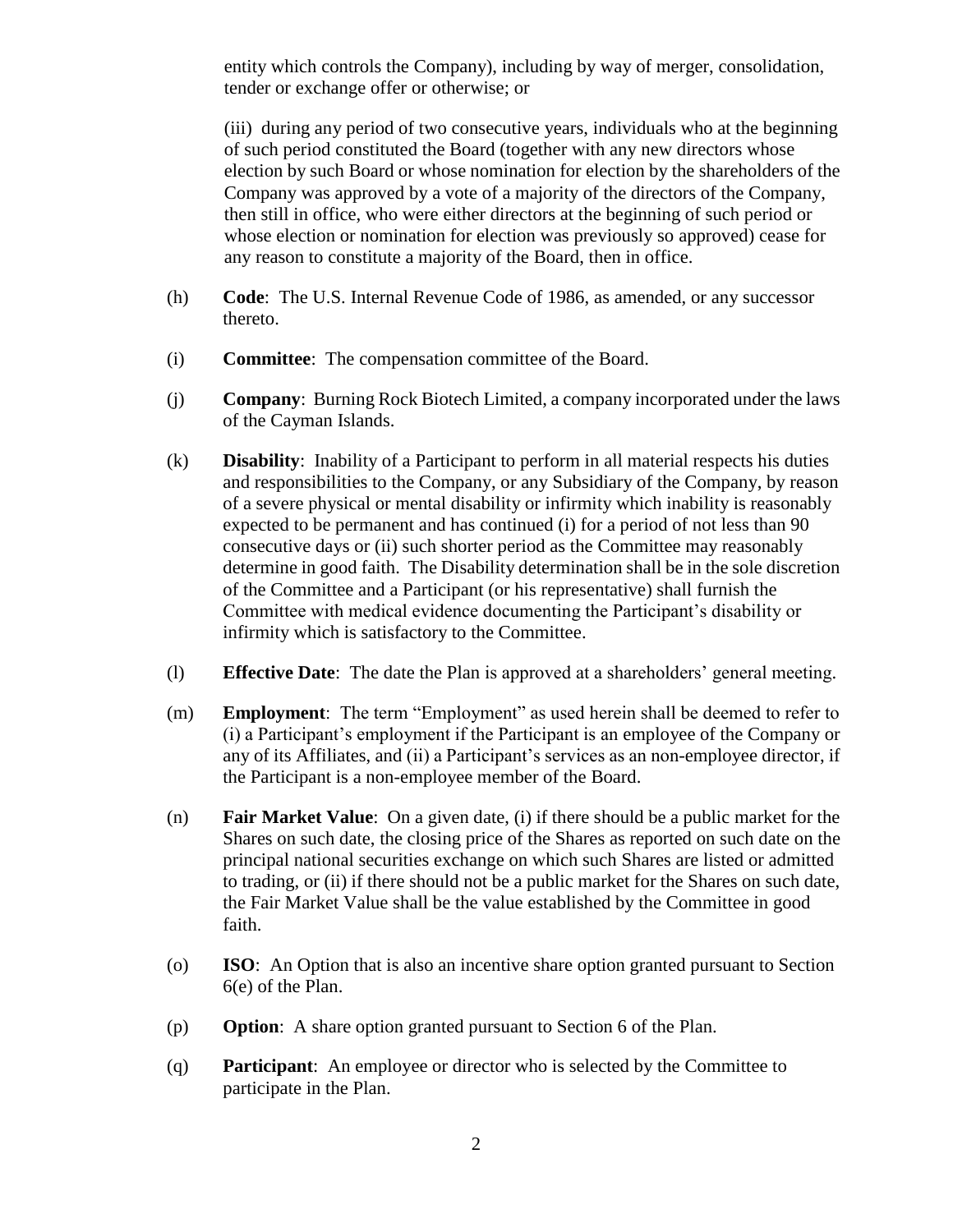- (r) **Permitted Holder:** means, as of the date of determination, (i) the Company or (ii) any employee benefit plan (or trust forming a part thereof) maintained by (A) the Company or (B) any corporation or other Person of which a majority of its voting power of its voting equity securities or equity interest is owned, directly or indirectly, by the Company.
- (s) **Person**: A "person", as such term is used for purposes of Section 13(d) or 14(d) of the Act (or any successor section thereto).
- (t) **Plan:** This Burning Rock Biotech Limited 2021 Long-term Equity Incentive Plan.
- (u) **Shares**: Class A ordinary shares of the Company, par value US\$0.0002 per share.
- (v) **Subsidiary**: A corporation or other entity of which a majority of the outstanding voting shares or voting power is beneficially owned directly or indirectly by the Company.

## 3. **Shares Subject to the Plan**

The total number of Shares which may be issued under the Plan is 12,533,016 (which will be equitably adjusted in the event of any share dividend, subdivision, reclassification, recapitalization, split, reverse split, combination, consolidation or similar transactions). The Shares may consist, in whole or in part, of authorized and unissued Shares or Shares purchased on the open market. The issuance of Shares or the payment of cash upon the exercise of an Award or in consideration of the cancellation or termination of an Award shall reduce the total number of Shares available under the Plan, as applicable. Shares which are subject to Awards which terminate or lapse without the payment of consideration may be granted again under the Plan.

#### 4. **Administration**

The compensation committee shall have the full power and authority to establish the terms and conditions of any Award consistent with the provisions of the Plan, except for the Awards that have already been allocated (the "Allocated Awards"). The Allocated Awards can only be amended at a shareholders' general meeting, at which meeting the Company's C-level officers and/or entities they beneficially own shall abstain from voting.

## 5. **Limitations**

No Award may be granted under the Plan after the tenth anniversary of the Effective Date, but Awards theretofore granted may extend beyond that date.

## 6. **Terms and Conditions of Options**

Options granted under the Plan shall be, as determined by the Committee, non-qualified or incentive share options for U.S. federal income tax purposes, as evidenced by the related Award agreements, and shall be subject to the foregoing and the following terms and conditions and to such other terms and conditions, not inconsistent therewith, as the Committee shall determine:

(a) Exercise Price. The exercise price per Share subject to an Option shall be the 60-day average closing share price of the Company immediately prior to the date of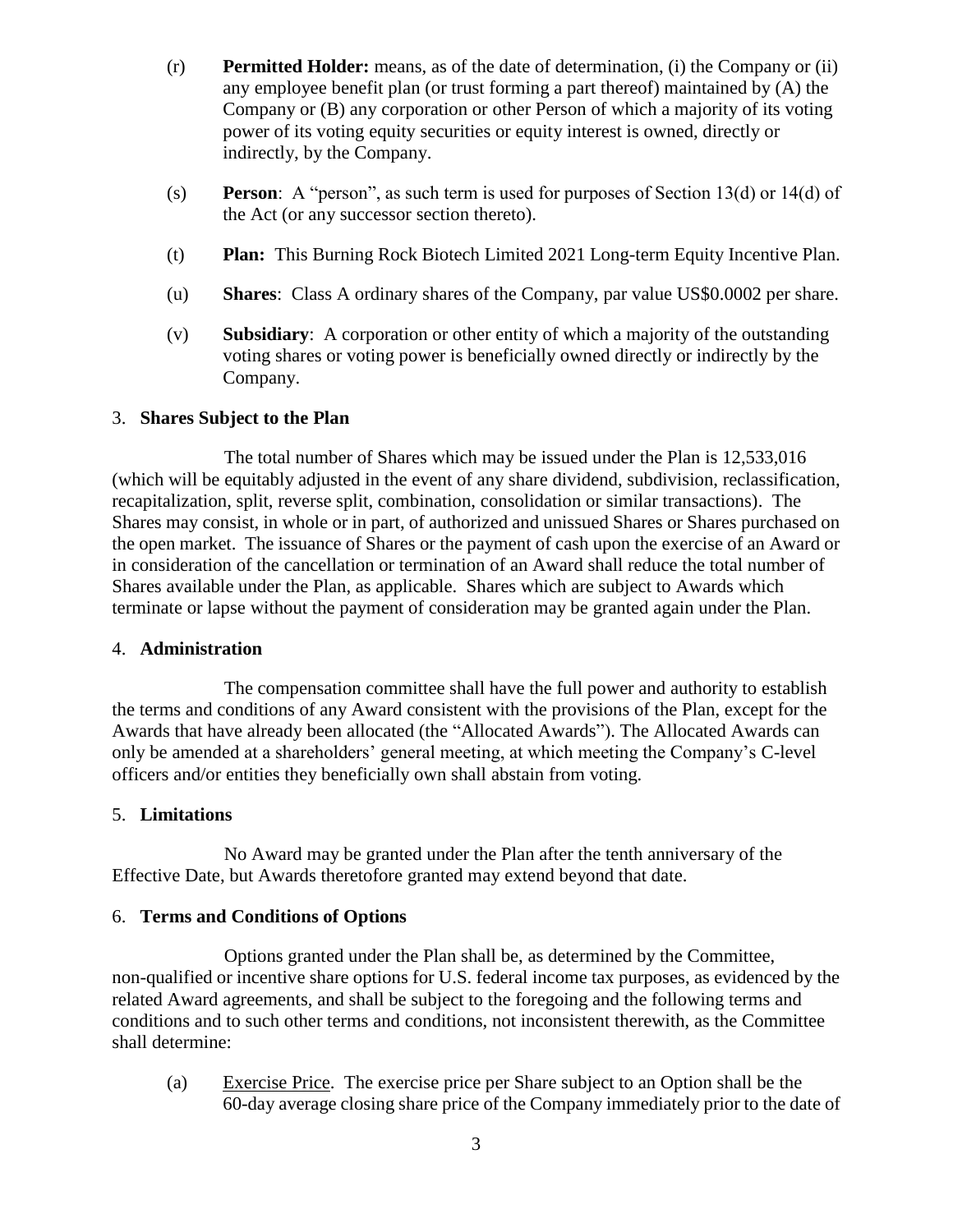shareholder approval (which will be equitably adjusted in the event of any share dividend, subdivision, reclassification, recapitalization, split, reverse split, combination, consolidation or similar transactions).

- (b) Vesting Conditions. Subject to any additional vesting conditions which may be imposed by the Committee, Options granted under the Plan will vest if:
	- 1) the Company meets the relevant valuation target(s) as specified in the Award agreements. If the relevant valuation target(s) are not met within five (5) or seven (7) years from the date of grant of such Options, the corresponding Options will expire on the fifth or seventh anniversary of the date of grant and can no longer be exercised; and
	- 2) The Participant remains employed by the Company when the relevant valuation target is met. If the Participant's Employment with the Company is terminated before the relevant valuation target is met, his/her Options will be automatically canceled without consideration and can no longer be exercised.
- (c) Exercisability. Options granted under the Plan shall be exercisable at such time and upon such additional terms and conditions as may be determined by the Committee, but in no event shall an Option be exercisable more than ten years after the date it is granted.
- (d) Exercise of Options. Except as otherwise provided in the Plan or in an Award agreement, an Option may be exercised for all, or from time to time any part, of the Shares for which it is then exercisable. For purposes of this Section 6 of the Plan, the exercise date of an Option shall be the later of the date a notice of exercise is received by the Company and, if applicable, the date payment is received by the Company pursuant to clauses (i), (ii), (iii) or (iv) in the following sentence. The purchase price for the Shares as to which an Option is exercised shall be paid to the Company in full at the time of exercise at the election of the Participant (i) in cash or its equivalent (e.g., by check), (ii) to the extent permitted by the Committee, in Shares having a Fair Market Value equal to the aggregate exercise price for the Shares being purchased and satisfying such other requirements as may be imposed by the Committee; provided, that such Shares have been held by the Participant for no less than six months (or such other period as established from time to time by the Committee in order to avoid adverse accounting treatment applying generally accepted accounting principles), (iii) partly in cash and, to the extent permitted by the Committee and subject to the other requirements and conditions set forth above in (ii), partly in Shares or (iv) if there is a public market for the Shares at such time, through the delivery of irrevocable instructions to a broker to sell Shares obtained upon the exercise of the Option and to deliver promptly to the Company an amount out of the proceeds of such sale equal to the aggregate exercise price for the Shares being purchased. No Participant shall have any rights to dividends or other rights of a shareholder with respect to Shares subject to an Option until the Participant has given written notice of exercise of the Option, paid in full for such Shares and, if applicable, has satisfied any other conditions imposed by the Committee pursuant to the Plan.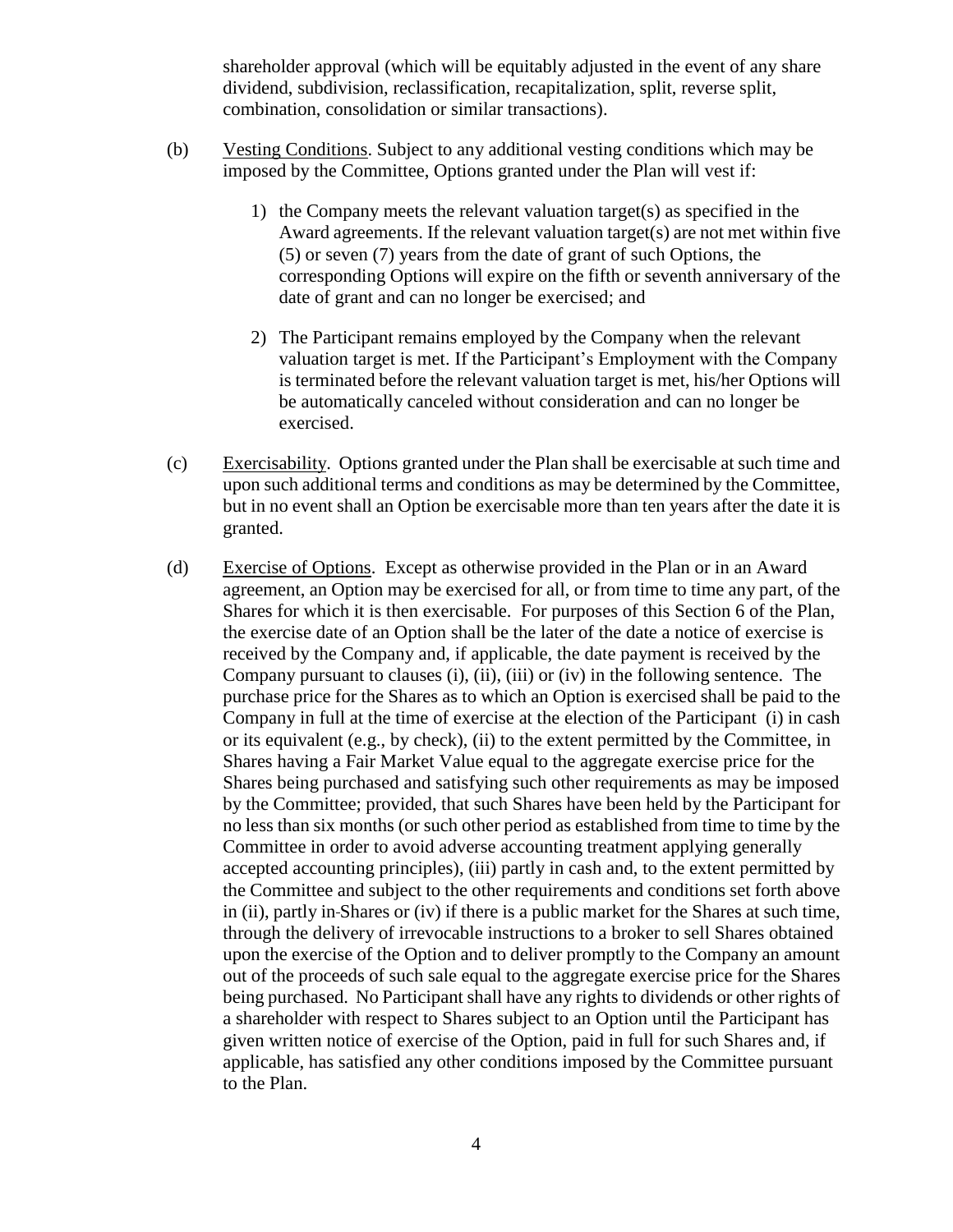- (e) ISOs. The Committee may grant Options under the Plan that are intended to be ISOs. Such ISOs shall comply with the requirements of Section 422 of the Code (or any successor section thereto). No ISO may be granted to any Participant who at the time of such grant, owns more than ten percent of the total combined voting power of all classes of shares of the Company or of any Subsidiary, unless (i) the exercise price for such ISO is at least 110% of the Fair Market Value of a Share on the date the ISO is granted and (ii) the date on which such ISO terminates is a date not later than the day preceding the fifth anniversary of the date on which the ISO is granted. Any Participant who disposes of Shares acquired upon the exercise of an ISO either (i) within two years after the date of grant of such ISO or (ii) within one year after the transfer of such Shares to the Participant, shall notify the Company of such disposition and of the amount realized upon such disposition. All Options granted under the Plan are intended to be nonqualified share options, unless the applicable Award agreement expressly states that the Option is intended to be an ISO. If an Option is intended to be an ISO, and if for any reason such Option (or portion thereof) shall not qualify as an ISO, then, to the extent of such nonqualification, such Option (or portion thereof) shall be regarded as a nonqualified share option granted under the Plan; provided that such Option (or portion thereof) otherwise complies with the Plan's requirements relating to nonqualified share options. In no event shall any member of the Committee, the Company or any of its Affiliates (or their respective employees, officers or directors) have any liability to any Participant (or any other Person) due to the failure of an Option to qualify for any reason as an ISO.
- (f) Attestation. Wherever in this Plan or any agreement evidencing an Award a Participant is permitted to pay the exercise price of an Option or taxes relating to the exercise of an Option by delivering Shares, the Participant may, subject to procedures satisfactory to the Committee, satisfy such delivery requirement by presenting proof of beneficial ownership of such Shares, in which case the Company shall treat the Option as exercised without further payment and shall withhold such number of Shares from the Shares acquired by the exercise of the Option.

# 7. **Adjustments Upon Certain Events**

Notwithstanding any other provisions in the Plan to the contrary, the following provisions shall apply to all Awards granted under the Plan:

> (a) Generally. In the event of any change in the outstanding Shares after the Effective Date by reason of any Share dividend or split, reorganization, recapitalization, merger, consolidation, spin-off, combination or transaction or exchange of Shares or other corporate exchange, or any distribution to shareholders of Shares other than regular cash dividends or any transaction similar to the foregoing, the Committee in its sole discretion and without liability to any person shall make such substitution or adjustment, if any, as it deems to be equitable, as to (i) the number or kind of Shares or other securities issued or reserved for issuance pursuant to the Plan or pursuant to outstanding Awards, (ii) the maximum number of Shares for which Awards may be granted during a calendar year to any Participant, (iii) the exercise price of any Award and/or (iv) any other affected terms of such Awards.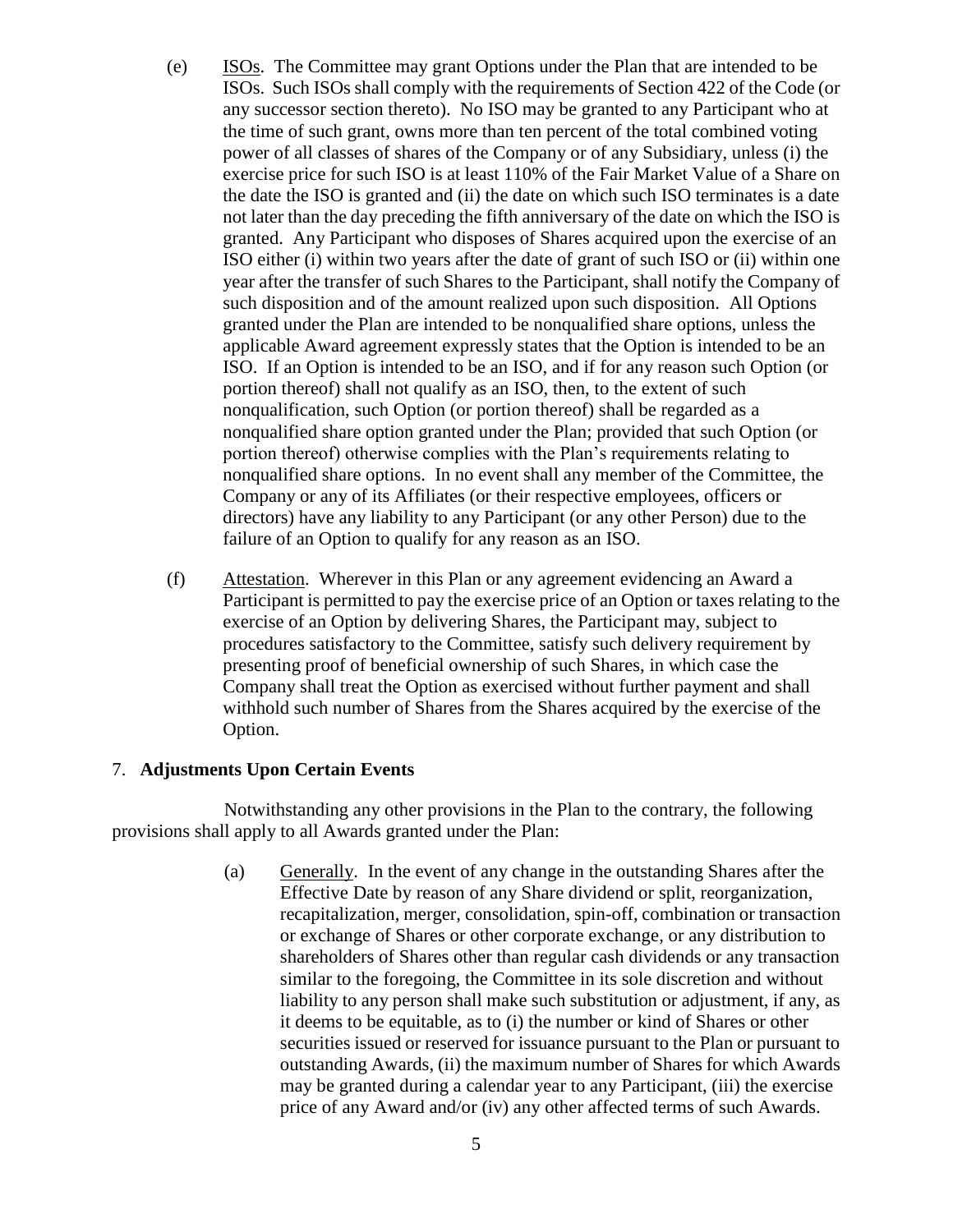(b) Change of Control. In the event of a Change of Control after the Effective Date, (i) any outstanding Awards then held by Participants which are unexercisable or otherwise unvested or subject to lapse restrictions shall automatically be deemed exercisable or otherwise vested or no longer subject to lapse restrictions, as the case may be, as of immediately prior to such Change of Control and (ii) the Committee may, but shall not be obligated to, (A) cancel such Awards for fair value (as determined in the sole discretion of the Committee) which, in the case of Options, may equal the excess, if any, of value of the consideration to be paid in the Change of Control transaction to holders of the same number of Shares subject to such Options (or, if no consideration is paid in any such transaction, the Fair Market Value of the Shares subject to such Options) over the aggregate exercise price of such Options, or (B) provide for the issuance of substitute Awards that will substantially preserve the otherwise applicable terms of any affected Awards previously granted hereunder as determined by the Committee in its sole discretion.

#### 8. **No Right to Employment or Awards, No Shareholders Rights**

The granting of an Award under the Plan shall impose no obligation on the Company or any Subsidiary to continue the Employment of a Participant and shall not lessen or affect the Company's or Subsidiary's right to terminate the Employment of such Participant. No Participant or other Person shall have any claim to be granted any Award, and there is no obligation for uniformity of treatment of Participants, or holders or beneficiaries of Awards. The terms and conditions of Awards and the Committee's determinations and interpretations with respect thereto need not be the same with respect to each Participant (whether or not such Participants are similarly situated).

Unless as specified in the Award agreements, no Award gives the Participant any of the rights of a shareholder of the Company unless and until Shares are in fact issued to such person in connection with such Award.

#### 9. **Successors and Assigns**

The Plan shall be binding on all successors and assigns of the Company and a Participant, including without limitation, the estate of such Participant and the executor, Committee or trustee of such estate, or any receiver or trustee in bankruptcy or representative of the Participant's creditors.

#### 10. **Nontransferability of Awards**

Unless otherwise determined by the Committee, an Award shall not be transferable or assignable by the Participant otherwise than by will or by the laws of descent and distribution. An Award exercisable after the death of a Participant may be exercised by the legatees, personal representatives or distributees of the Participant.

The above transfer restrictions will not apply to (a) transfer to the Company or a Subsidiary; (b) transfers by gift to "immediate family" as that term is defined in SEC Rule 16a-1(e) promulgated under the Exchange Act, (c) the designation of a beneficiary to receive benefits if the Participant dies or, if the Participant has died, transfers to or exercises by the Participant's beneficiary, or, in the absence of a validly designated beneficiary, transfers by will or the laws of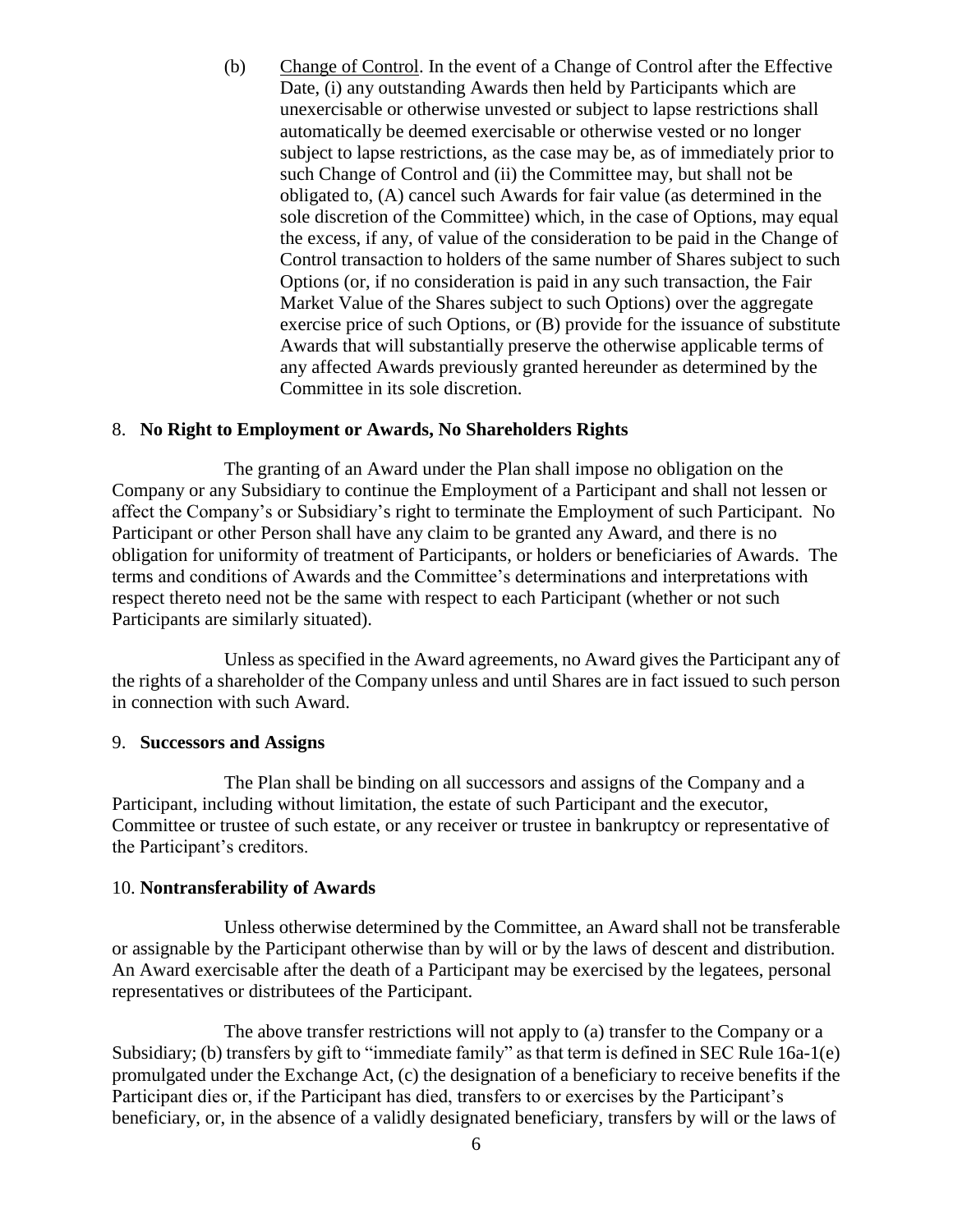descent and distribution; or (d) transfer to one or more natural persons who are the Participant's family members or entities owned and controlled by the Participant and/or the Participant's family members, including but not limited to trusts or other entities whose beneficiaries or beneficial owners are the Participant and/or the Participant's family members, or to such other persons or entities as may be expressly approved by the Committee, pursuant to such conditions and procedures as the Committee or may establish.

## 11. **Amendments or Termination**

The Board may amend, alter or discontinue the Plan, but no amendment, alteration or discontinuation shall be made, (a) without the approval of the shareholders of the Company, if such action would (except as is provided in Section 7 of the Plan), increase the total number of Shares reserved for the purposes of the Plan or change the maximum number of Shares for which Awards may be granted to any Participant, in each case only to the extent such approval is required by the principal national securities exchange on which the Shares are listed or admitted to trading, or (b) without the consent of a Participant, if such action would diminish any of the rights of the Participant under any Award theretofore granted to such Participant under the Plan; provided, however, that the Committee may amend the Plan in such manner as it deems necessary to permit the granting of Awards meeting the requirements of any Applicable Laws.

Without limiting the generality of the foregoing, to the extent applicable, notwithstanding anything herein to the contrary, this Plan and Awards issued hereunder shall be interpreted in accordance with Section 409A of the Code and Department of Treasury regulations and other interpretative guidance issued thereunder, including without limitation any such regulations or other guidance that may be issued after the Effective Date. Notwithstanding any provision of the Plan to the contrary, in the event that the Committee determines that any amounts payable hereunder will be taxable to a Participant under Section 409A of the Code and related Department of Treasury guidance prior to payment to such Participant of such amount, the Company may (a) adopt such amendments to the Plan and Awards and appropriate policies and procedures, including amendments and policies with retroactive effect, that the Committee determines necessary or appropriate to preserve the intended tax treatment of the benefits provided by the Plan and Awards hereunder and/or (b) take such other actions as the Committee determines necessary or appropriate to comply with the requirements of Section 409A of the Code.

Notwithstanding the foregoing, any Allocated Awards can only be amended at a shareholders' general meeting, at which meeting the Company's C-level officers and/or entities they beneficially own shall abstain from voting.

## 12. **Multiple Jurisdictions**

In order to assure the viability of Awards granted to Participants employed in various jurisdictions, the Committee may, in its sole discretion, provide for such special terms as it may consider necessary or appropriate to accommodate differences in local law, tax policy or custom applicable in the jurisdiction in which the Participant resides or is employed. Moreover, the Committee may approve such supplements to, amendments, restatements, or alternative versions of the Plan as it may consider necessary or appropriate for such purposes without thereby affecting the terms of the Plan as in effect for any other purpose; provided, however, that no such supplements, amendments, restatements or alternative versions shall increase the Share limitation contained in Section 3 hereof. Notwithstanding the foregoing, the Committee may not take any actions hereunder, and no Awards shall be granted that would violate any Applicable Laws.